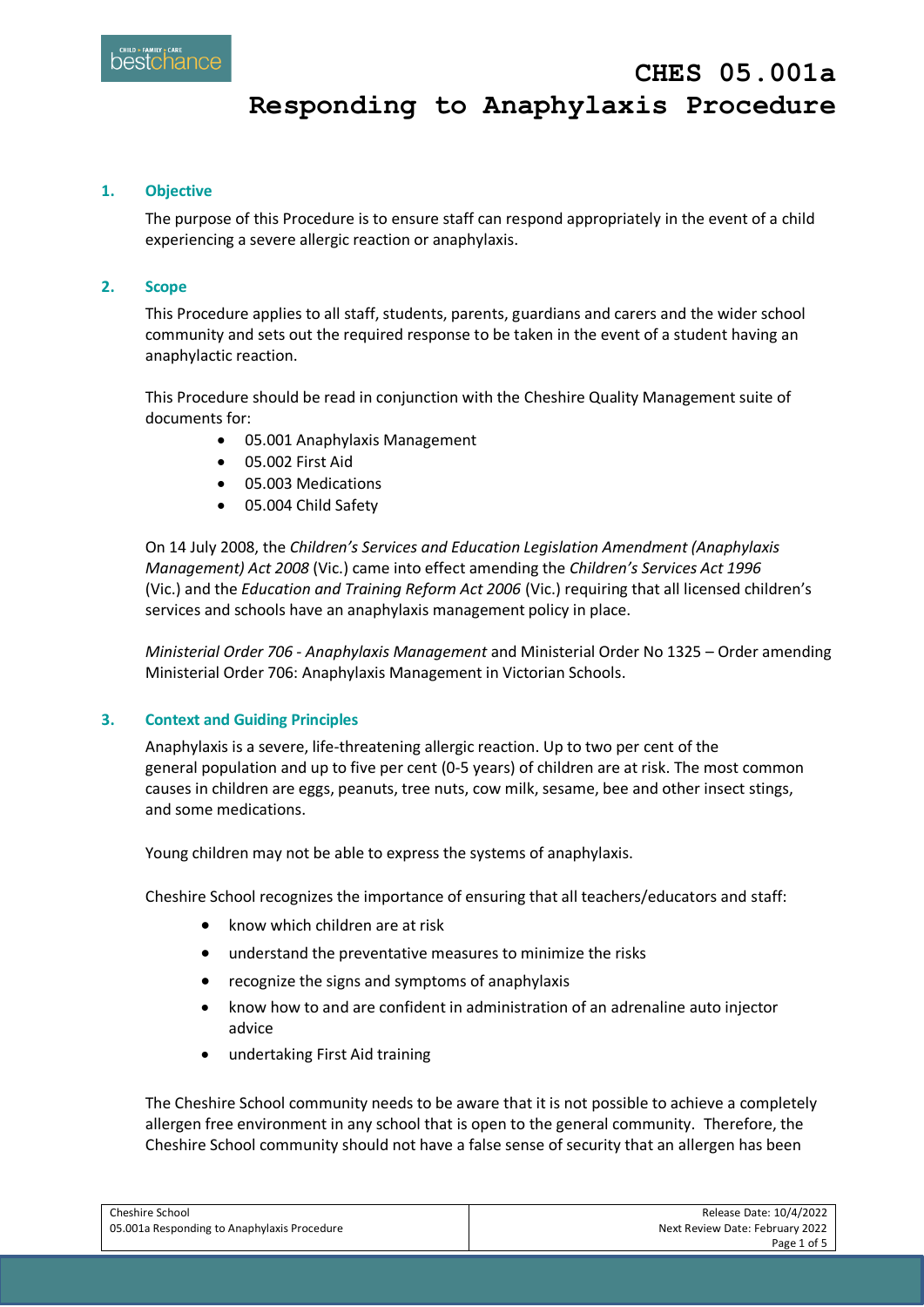eliminated, but rather recognize that Cheshire School has adopted a range of procedures and risk minimisation strategies to minimize the presence of allergens.

## **4. Definitions**

| <b>Word</b>                                            | <b>Definition</b>                                                                                                                                                                                                                                                                                                                                                                                                                                                                                                                                                                                                                                                                                                                                                                                                                                                                                                   |  |  |
|--------------------------------------------------------|---------------------------------------------------------------------------------------------------------------------------------------------------------------------------------------------------------------------------------------------------------------------------------------------------------------------------------------------------------------------------------------------------------------------------------------------------------------------------------------------------------------------------------------------------------------------------------------------------------------------------------------------------------------------------------------------------------------------------------------------------------------------------------------------------------------------------------------------------------------------------------------------------------------------|--|--|
| Act                                                    | Means the Education and Training Reform Act 2006                                                                                                                                                                                                                                                                                                                                                                                                                                                                                                                                                                                                                                                                                                                                                                                                                                                                    |  |  |
| <b>Adrenaline auto</b><br>injector                     | Means an adrenaline auto injector device, approved for use by the<br>Commonwealth Government Therapeutic Goods Administration, which can<br>be used to administer a single premeasured does of adrenaline to those<br>experiencing a severe allergic reaction or anaphylaxis                                                                                                                                                                                                                                                                                                                                                                                                                                                                                                                                                                                                                                        |  |  |
| <b>Adrenaline auto</b><br>injector for<br>general use  | Means a 'back up' or 'unassigned' adrenaline auto injector                                                                                                                                                                                                                                                                                                                                                                                                                                                                                                                                                                                                                                                                                                                                                                                                                                                          |  |  |
| Anaphylaxis<br>management<br>training course           | Means:<br>A course in anaphylaxis management training that is accredited as a VET<br>$\bullet$<br>accredited courses in accordance with Part 3 of the National Vocational<br>Education and Training Regulator Act 2011 (Cth) that includes a<br>competency check in the administration of an adrenaline auto injectors<br>A course in anaphylaxis management rating accredited under Chapter 4<br>$\bullet$<br>of the Act by the Victorian Registration and Qualifications Authority that<br>includes a competency checking the administration of an adrenaline<br>auto injector<br>A course in anaphylaxis management endorsed and delivered by a<br>tertiary level specialist allergy service within a tertiary level academic<br>teaching hospital that includes a competency check in the<br>administration of an adrenaline auto injector; and<br>Any other course approved by the Secretary to the Department |  |  |
| Online<br>anaphylaxis<br>management<br>training course | Means the course, developed by the Australasian Society of Clinical<br>Immunology and Allergy (ASCIA), and approved by the Secretary pursuant to<br>Ministerial Order 706 clause 5.5.4 at the time the Order was made called<br>ASCIA Anaphylaxis eTraining for Victorian Schools                                                                                                                                                                                                                                                                                                                                                                                                                                                                                                                                                                                                                                   |  |  |
| <b>Anaphylaxis</b>                                     | Means an acute reaction to an antigen to which the body has become<br>hypersensitive. It is a severe, potentially life-threatening allergic reaction<br>when a person is exposed to an allergen.                                                                                                                                                                                                                                                                                                                                                                                                                                                                                                                                                                                                                                                                                                                    |  |  |
| <b>Anaphylaxis</b><br>allergens                        | Include:<br>Wheat<br>Eggs<br>Peanuts<br>Soy<br>Tree nuts such as cashews<br>Sesame<br>Cow's milk<br>Insect stings and bites<br>Fish and shellfish<br><b>Medications</b>                                                                                                                                                                                                                                                                                                                                                                                                                                                                                                                                                                                                                                                                                                                                             |  |  |
| <b>Symptoms</b><br><b>Mild reaction</b>                | Include:<br>Difficult/noisy breathing<br>Persistent dizziness or collapse<br>$\bullet$<br>Swelling of tongue<br>Pale and floppy (young<br>٠<br>Swelling/tightness in throat<br>children)<br>Difficult talking and/or a hoarse<br>Abdominal pain and/or<br>٠                                                                                                                                                                                                                                                                                                                                                                                                                                                                                                                                                                                                                                                         |  |  |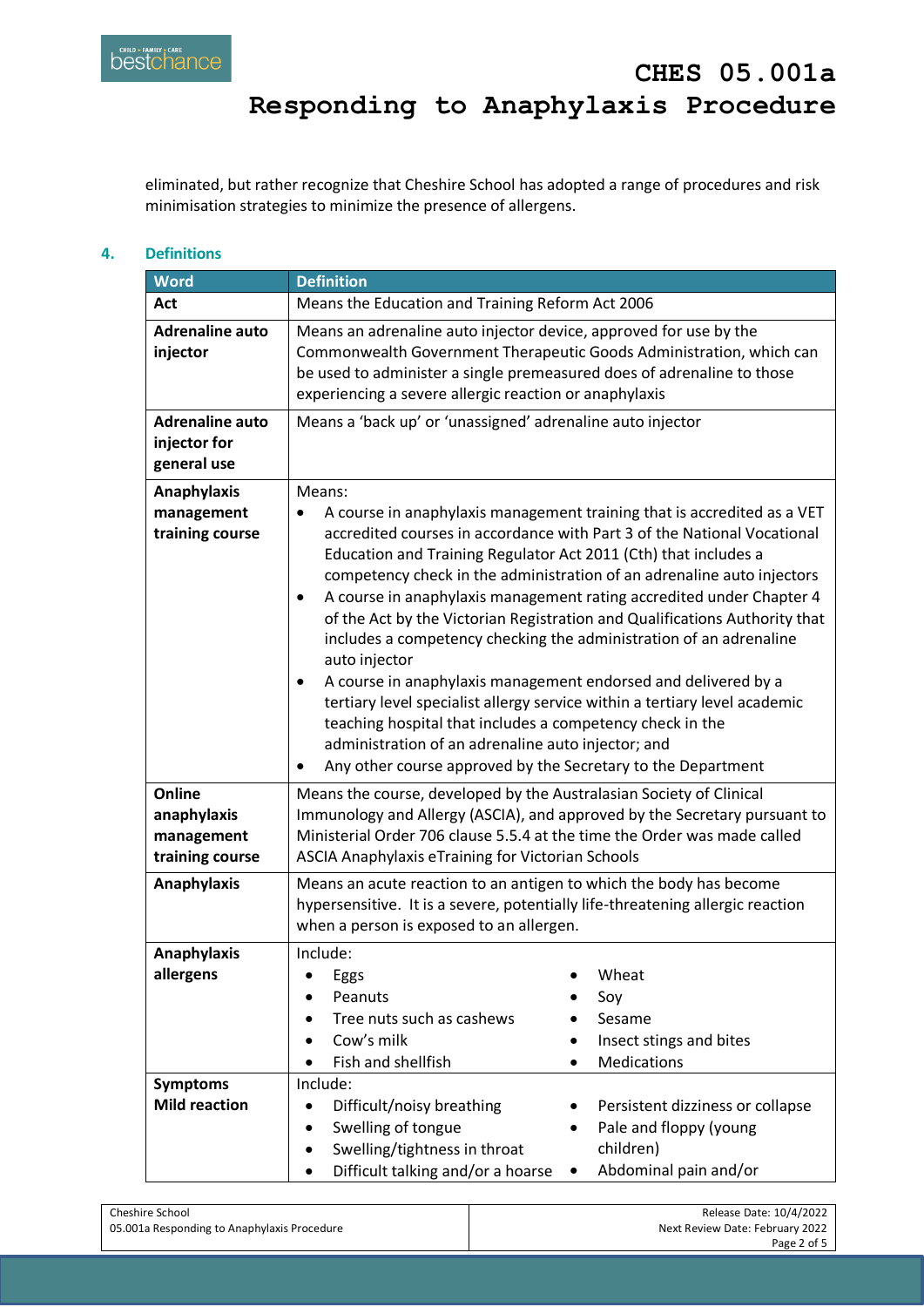|                                           | voice<br>Wheeze or persistent cough<br>$\bullet$                                                                                                                       | vomiting (signs of a severe<br>allergic reaction to insects                                                                                  |
|-------------------------------------------|------------------------------------------------------------------------------------------------------------------------------------------------------------------------|----------------------------------------------------------------------------------------------------------------------------------------------|
| <b>Symptoms</b><br><b>Severe reaction</b> | Difficult/noisy breathing<br>Swelling of tongue<br>$\bullet$<br>Swelling/tightness in throat<br>$\bullet$<br>Difficult talking and/or a hoarse •<br>$\bullet$<br>voice | Persistent dizziness or collapse<br>Pale and floppy (young<br>$\bullet$<br>children)<br>Abdominal pain and/or<br>vomiting (signs of a severe |
|                                           | Wheeze or persistent cough                                                                                                                                             | allergic reaction to insects)                                                                                                                |

#### **5. Procedure**

5.1 Procedure for providing an emergency response:

- Ensure two staff members are available to assist
- Staff member 1 to stay with the student at all times. Staff member 1 to continuously reassure and comfort the student as the student may be anxious and frightened.
- Staff member 2 to locate Adrenaline Auto Injector and student's ASCIA Action Plan (student's own or general purpose one provided by the School)
- Staff member 2 to move any other students away from the area
- Either staff member to administer Adrenaline Auto Injector (if student has not already done so)
- Staff member 2 to call Ambulance 000
- Staff member 2 to call parents/carers
- Staff member 2 to wait and direct ambulance upon arrival
- Record incident via COMPASS

**Note:** Where possible, these devices should only be used by staff that have undertaken appropriate training to administer the treatment. However, in an emergency situation, treatments may be administered by any person following instructions from the student's Medication Administration Plan for Anaphylaxis.

#### **5.1 Procedure for administering anaphylaxis auto injector:**

| <b>Steps</b>                 | <b>Description</b>                                                                                                                                                                                                     |
|------------------------------|------------------------------------------------------------------------------------------------------------------------------------------------------------------------------------------------------------------------|
| Lay the person<br>flat       | If unconscious place in recovery position<br>٠<br>If breathing is difficult allow then to sit with leg's outstretched<br>٠<br>Hold young children flat, not upright if unconscious, place in recovery<br>٠<br>position |
|                              | DO NOT ALLOW THE STUDENT TO STAND OR WALK                                                                                                                                                                              |
| <b>Give Adrenaline</b><br>2. | If conscious ask if student has self-administered an adrenaline auto<br>٠                                                                                                                                              |

| Cheshire School                             | Release Date: 10/4/2022         |
|---------------------------------------------|---------------------------------|
| 05.001a Responding to Anaphylaxis Procedure | Next Review Date: February 2022 |
|                                             | Page 3 of 5                     |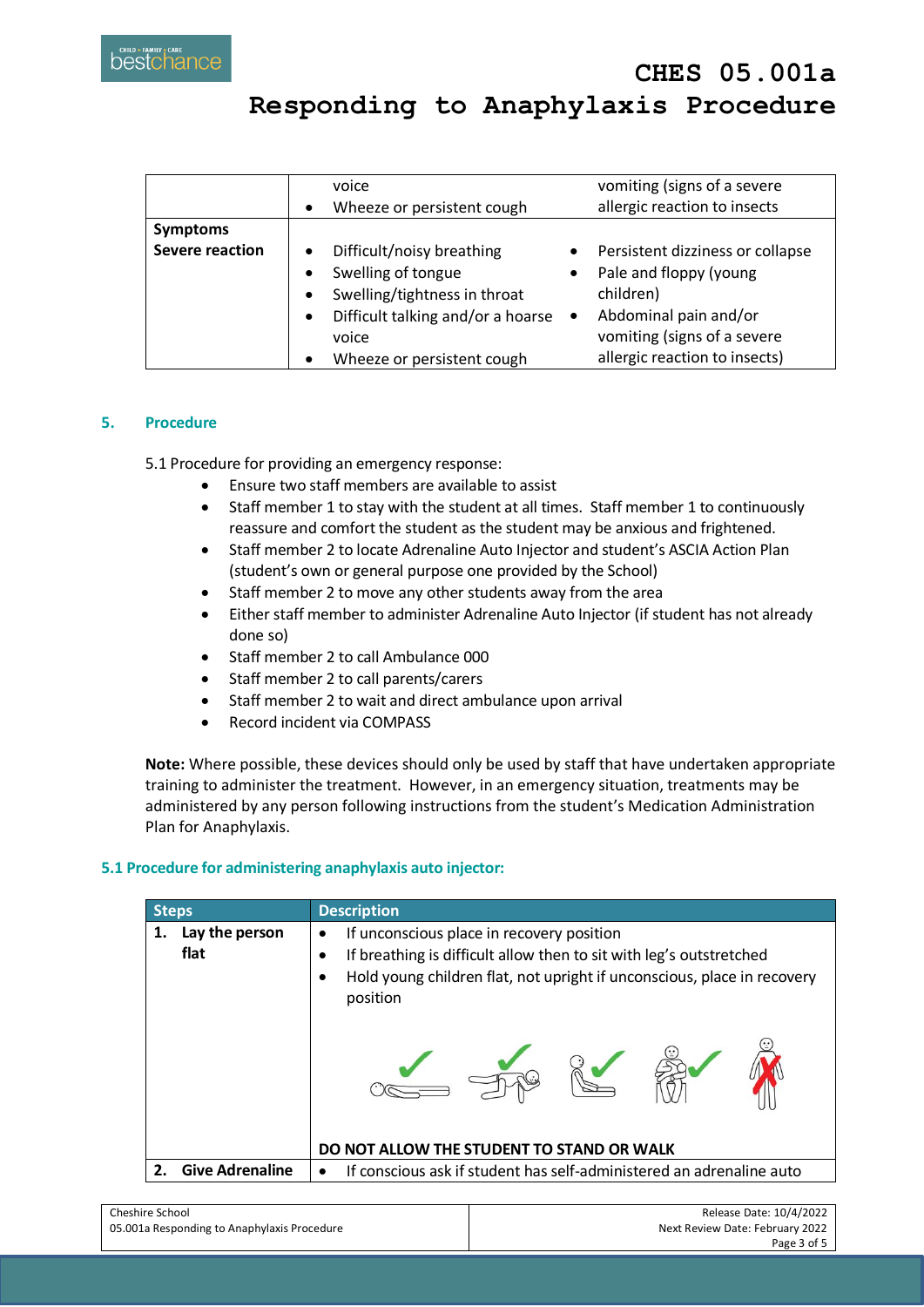| <b>Auto Injector</b>        |                | injector                                                                 |  |  |
|-----------------------------|----------------|--------------------------------------------------------------------------|--|--|
|                             |                | IF IN DOUBT GIVE ADREANLINE AUTO INJECTOR                                |  |  |
|                             |                | ALWAYS give adrenaline auto injector FIRST, if student has SEVERE and    |  |  |
|                             |                | SUDDEN BREATHING DIFFICULTY (including wheeze, persistent cough or       |  |  |
|                             |                | hoarse voice), even if there are no skin symptoms.                       |  |  |
|                             |                | THEN SEEK MEDIAL HELP                                                    |  |  |
|                             |                |                                                                          |  |  |
|                             |                |                                                                          |  |  |
|                             |                | 5.2 Procedure for administering an adrenaline auto injector:             |  |  |
|                             |                |                                                                          |  |  |
|                             |                | If student has not self-administered their own adrenaline auto injector  |  |  |
|                             |                | administer the adrenaline auto injector (Child's own or General Purpose) |  |  |
|                             |                |                                                                          |  |  |
|                             | <b>Step</b>    | <b>Description</b>                                                       |  |  |
|                             | 1              | Remove the EpiPen® from the plastic container.                           |  |  |
|                             |                | Note: Children under 20Kg are prescribed an EpiPen Junior®               |  |  |
|                             |                | which has a smaller dose of adrenaline.                                  |  |  |
|                             | $\overline{2}$ | Form a fist around the EpiPen® and pull off the blue safety              |  |  |
|                             |                |                                                                          |  |  |
|                             |                | release (cap).                                                           |  |  |
|                             | 3              | Lay the student flat on the floor/ground. Do not allow them              |  |  |
|                             |                | to stand or walk. If breathing is difficult allow them to sit            |  |  |
|                             |                | before applying the auto injector                                        |  |  |
|                             | 4              | Hold the student's leg still and place the orange end of the             |  |  |
|                             |                | EpiPen <sup>®</sup> against the outer mid-thigh (with or without         |  |  |
|                             |                | clothing).                                                               |  |  |
|                             | 5              | Push down hard until a click is heard or felt and hold for three         |  |  |
|                             |                | (3) seconds.                                                             |  |  |
|                             |                |                                                                          |  |  |
|                             | 6              | Remove the EpiPen®, being careful not to touch the needle,               |  |  |
|                             |                | and return the needle to its plastic container. Do NOT discard           |  |  |
|                             |                | the device.                                                              |  |  |
|                             | $\overline{7}$ | Note the time you gave the EpiPen®.                                      |  |  |
|                             | 8              | The used auto injector must be handed to the ambulance                   |  |  |
|                             |                | paramedics along with the time of administration and other               |  |  |
|                             |                | details of treatment provided                                            |  |  |
|                             | Note:          | Important: Where there is no marked improvement and                      |  |  |
|                             |                | severe symptoms are present (as described in the student's               |  |  |
|                             |                | Medication Administration Plan for Anaphylaxis), a second                |  |  |
|                             |                |                                                                          |  |  |
|                             |                | injection of the same dose may be administered after 5 to 10             |  |  |
|                             |                | minutes                                                                  |  |  |
|                             |                | Repeat steps 1 - 8                                                       |  |  |
| Phone<br>3.                 | $\bullet$      | Phone ambulance on 000                                                   |  |  |
| ambulance                   |                |                                                                          |  |  |
| <b>Contact</b><br>4.        |                | Contact child's emergency contact                                        |  |  |
| <b>Parent/Carers</b>        |                |                                                                          |  |  |
| <b>Record Keeping</b><br>5. | $\bullet$      | Record all details of the incident in student management system -        |  |  |
|                             |                |                                                                          |  |  |
|                             |                | COMPASS, and                                                             |  |  |
|                             |                | Retain a hard copy on student file                                       |  |  |
|                             |                |                                                                          |  |  |